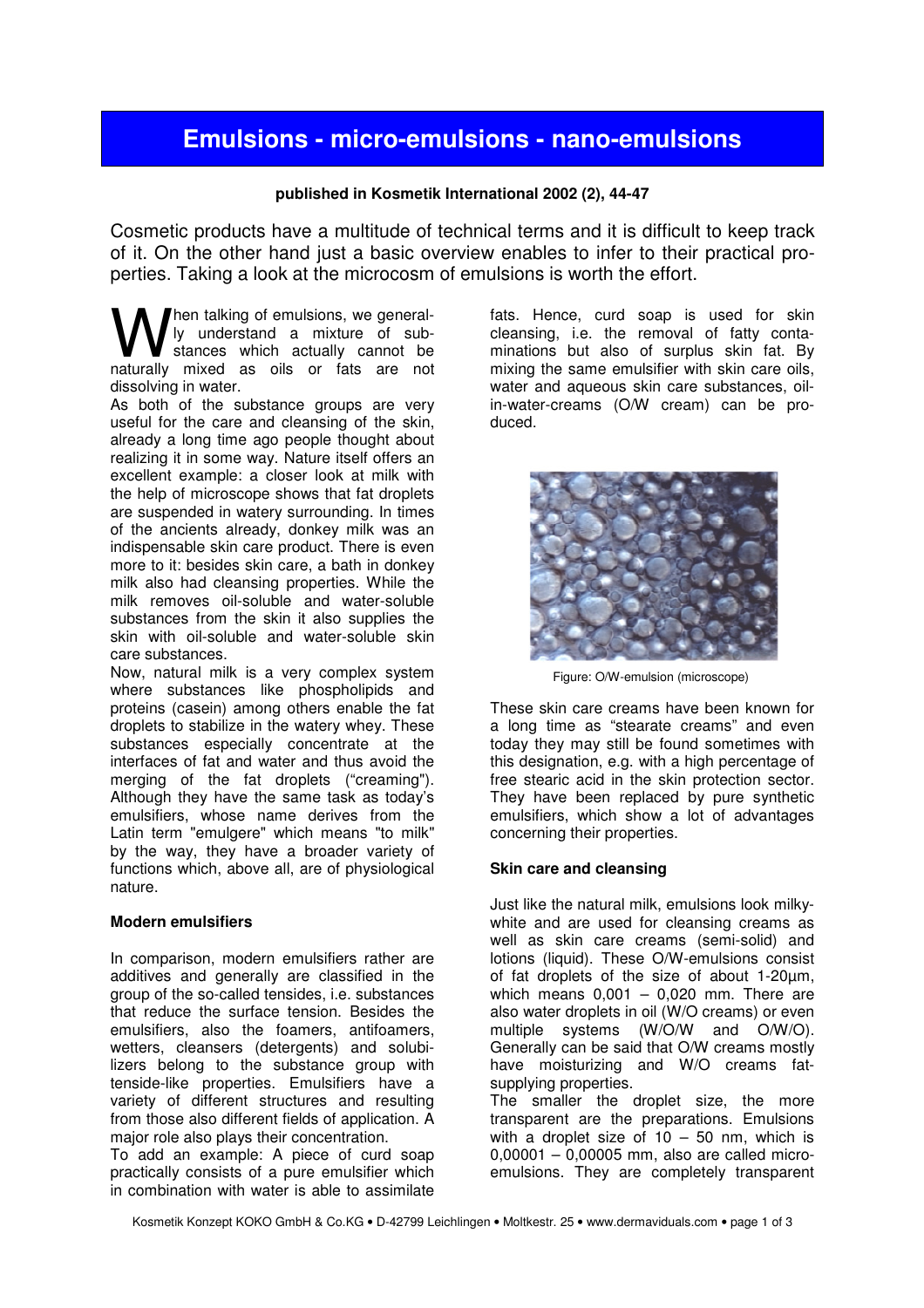and contain a comparatively high percentage of emulsifiers.



Figure: Preparation of emulsions

#### **Micro-emulsions**

Micro-emulsions have different objectives. The high percentage of emulsifiers causes a very fast penetration respectively permeation of the active agents into the skin due to its powerful impact on the skin barrier. This is an advantage especially for the pharmaceutical sector, i.e. when systemic therapies with drugs are intended. In the field of skin care this may rather cause disadvantages as emulsifiers severely disturb the integrity of the skin barrier layers (see KI 2000 (12), 112-113: emulsifiers – looking for alternatives). In the cosmetic sector micro-emulsions are mostly used in skin cleansing, e.g. in form of fat-containing cleansing gels, shower gels and foam bath products.

In the narrower sense, micro-emulsions are highly concentrated tenside systems which actually are no longer emulsions as even with the help of an electron microscope the water and oil phase cannot be differentiated. In isolated cases they are used for transdermally acting drugs, however, due to the side effects of the emulsifier they are of no importance. By contrast, in the field of skin cleansing products there is no longer a clear dividing line between bi- and mono-phase systems.

#### **Emulsifier free products**

While emulsions and micro-emulsions rather follow a classical concept, which to a large part is orientated towards synthetic emulsifiers, nano-emulsions rather observe a physiological path. Nano-emulsions deal with particles which still surpass the particle size of microemulsions: they have diameters of 0,00005 – 0,0001 mm. Nano-emulsions are not containing the typical emulsifiers but only naturally pure phosphatidylcholine. Phosphatidylcholine is made from lecithin and is the essential element of every single natural cell membrane. Dispersions of phosphatidylcholine

spontaneously form bilayer membranes iust like those of the cell membranes, the skin barrier layers and of liposomes. By means of high pressure technology phosphatidylcholine can also be forced to form simple membranes, which are able to enclose oil droplets. This results in the fact that there is no longer need for emulsifiers. Similar conditions are realized as they are known of the characteristic fat transport of the body, the chylomicrons.



Figure: Nanoparticle (model)

Phosphatidylcholine can be completely metabolized and additionally supplies the skin with two essential substances: linoleic acid and choline. Consequently, phosphatidylcholine and emulsifiers only have very few things in common. The term nano-emulsion already has been supplemented respectively replaced very early with terms like nanodispersion, nanoparticles and nanoparts. Among other applications, nano-emulsions are used for the intravenous fat nutrition. Using conventional emulsifiers for the same purpose would rapidly lead to a destruction of the blood and blood vessels.

In the cosmetic sector, nanoparticles belong to the group of emulsifier free products. Nanoparticles have an important advantage: While emulsifiers mostly are stored in the skin without any changes, and more or less support a washout of skin-own fats on the occasion of the next skin cleansing, phosphatidylcholine just showed the opposite effect, i.e. an almost magical attraction into the skin. This also applies to the donkey milk mentioned above and is also observed in balneological products. Due to the high production costs, nanoparticles in a higher dosage are only used in special products, e.g. products for the elderly skin and problem skin as well as products for the supportive prevention.

DMS-creams are neither classified as emulsions as there are no droplet structures to identify under the microscope.